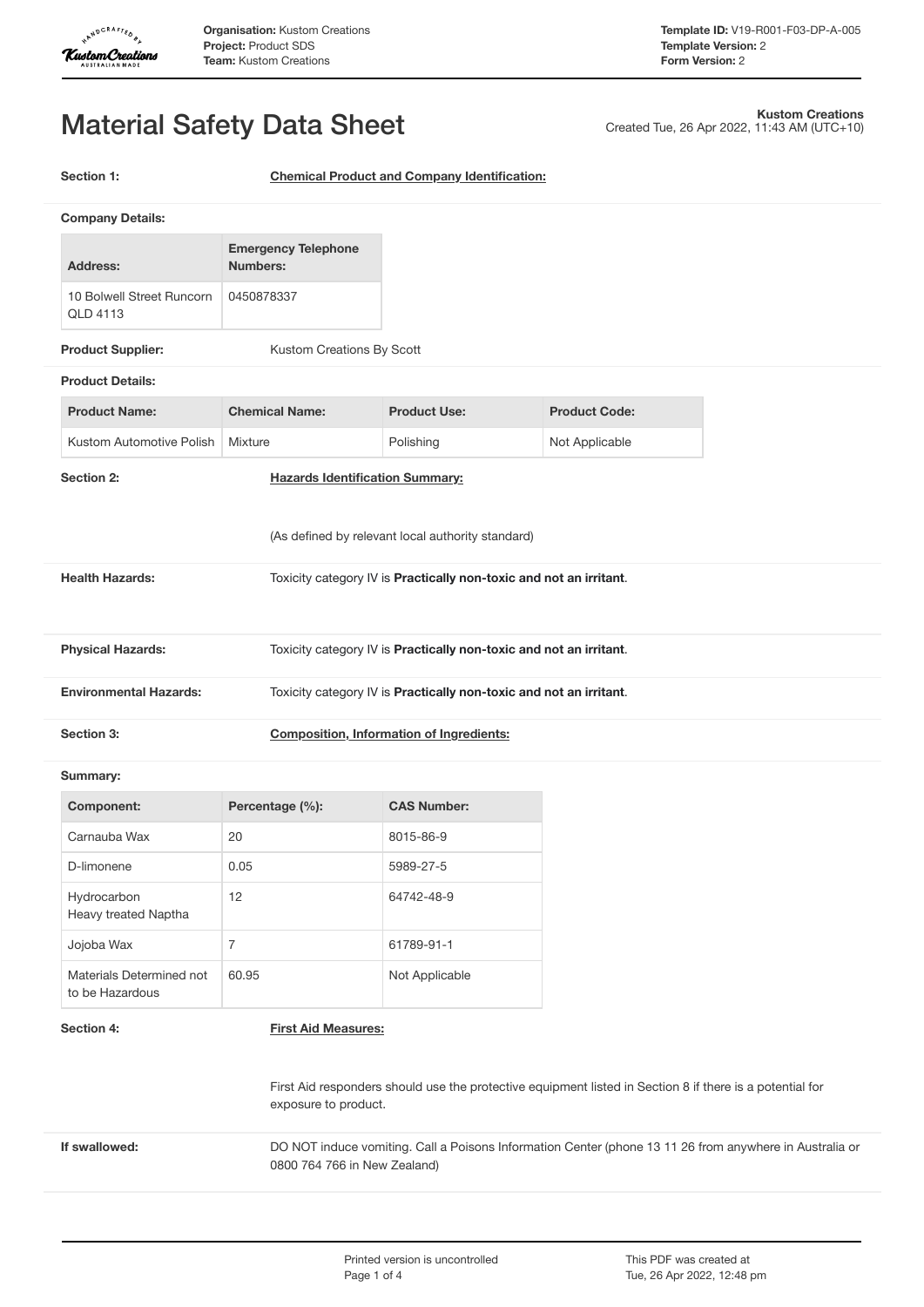| <b>ARNDCRAFTED</b><br>Kustom Creations        |                          | <b>Organisation:</b> Kustom Creations<br>Project: Product SDS<br>Team: Kustom Creations |                                                                        | Template ID: V19-R001-F03-DP-A-005<br><b>Template Version: 2</b><br>Form Version: 2 |
|-----------------------------------------------|--------------------------|-----------------------------------------------------------------------------------------|------------------------------------------------------------------------|-------------------------------------------------------------------------------------|
|                                               |                          |                                                                                         |                                                                        |                                                                                     |
| If on skin or clothing:                       |                          | No special requirements                                                                 |                                                                        |                                                                                     |
| If in eyes:                                   |                          | Flush thoroughly with water. Get medical attention if irritation persists.              |                                                                        |                                                                                     |
| If inhaled:                                   |                          | No special requirements                                                                 |                                                                        |                                                                                     |
| Notes to doctor/physician:                    |                          | Not Applicable                                                                          |                                                                        |                                                                                     |
| Section 5:                                    |                          | <b>Fire Fighting Measures:</b>                                                          |                                                                        |                                                                                     |
| <b>National Fire Protection Rating (NFPA)</b> |                          |                                                                                         |                                                                        |                                                                                     |
| Health:                                       |                          | <b>Flammability:</b>                                                                    | <b>Reactivity:</b>                                                     |                                                                                     |
| Legend:                                       |                          |                                                                                         | 4 = Severe $ 3$ = Serious $ 2$ = Moderate $ 1$ = Slight $ 0$ = Minimal |                                                                                     |
| Flashpoint:                                   |                          |                                                                                         |                                                                        |                                                                                     |
| <b>Extinguishing Media:</b>                   |                          |                                                                                         | $>200^{\circ}$ C<br>Carbon Dioxide, Foam, Dry Chemical Powder          |                                                                                     |
| Fire and explosion hazard:                    |                          | Not Applicable                                                                          |                                                                        |                                                                                     |
| Fire fighting instructions and<br>equipment:  |                          | Evacuate area Fire Fighters should use standard protective equipment                    |                                                                        |                                                                                     |
| Section 6:                                    |                          | <b>Accidental Release Measures:</b>                                                     |                                                                        |                                                                                     |
| In case of spills or leaks:                   |                          | Clean up spill immediate                                                                |                                                                        |                                                                                     |
| Small spill:                                  | Clean up spill immediate |                                                                                         |                                                                        |                                                                                     |
|                                               |                          | Area may be slippery                                                                    |                                                                        |                                                                                     |
|                                               |                          | Dispose of waste generally                                                              |                                                                        |                                                                                     |
| Large spill:                                  |                          | Clean up spill immediate                                                                |                                                                        |                                                                                     |
|                                               |                          | Area may be slippery                                                                    |                                                                        |                                                                                     |
|                                               |                          | Dispose of waste generally                                                              |                                                                        |                                                                                     |
| Section 7:                                    |                          | <b>Handling and Storage:</b>                                                            |                                                                        |                                                                                     |
| Handling:                                     |                          | No special instructions for Handling                                                    |                                                                        |                                                                                     |
| Handling:                                     |                          | Store in cool dry place                                                                 |                                                                        |                                                                                     |
| Section 8:                                    |                          | <b>Exposure Controls, Personal Protection:</b>                                          |                                                                        |                                                                                     |
| <b>Exposure limits:</b>                       |                          | Not applicable                                                                          |                                                                        |                                                                                     |
| <b>Engineering controls:</b>                  |                          | Not applicable                                                                          |                                                                        |                                                                                     |
| <b>Personal protective</b><br>equipment:      |                          | Eye wear may be worn                                                                    |                                                                        |                                                                                     |
| User safety<br>recommendations:               |                          | Wear eye protection                                                                     |                                                                        |                                                                                     |
| Section 9:                                    |                          | <b>Physical and Chemical Properties:</b>                                                |                                                                        |                                                                                     |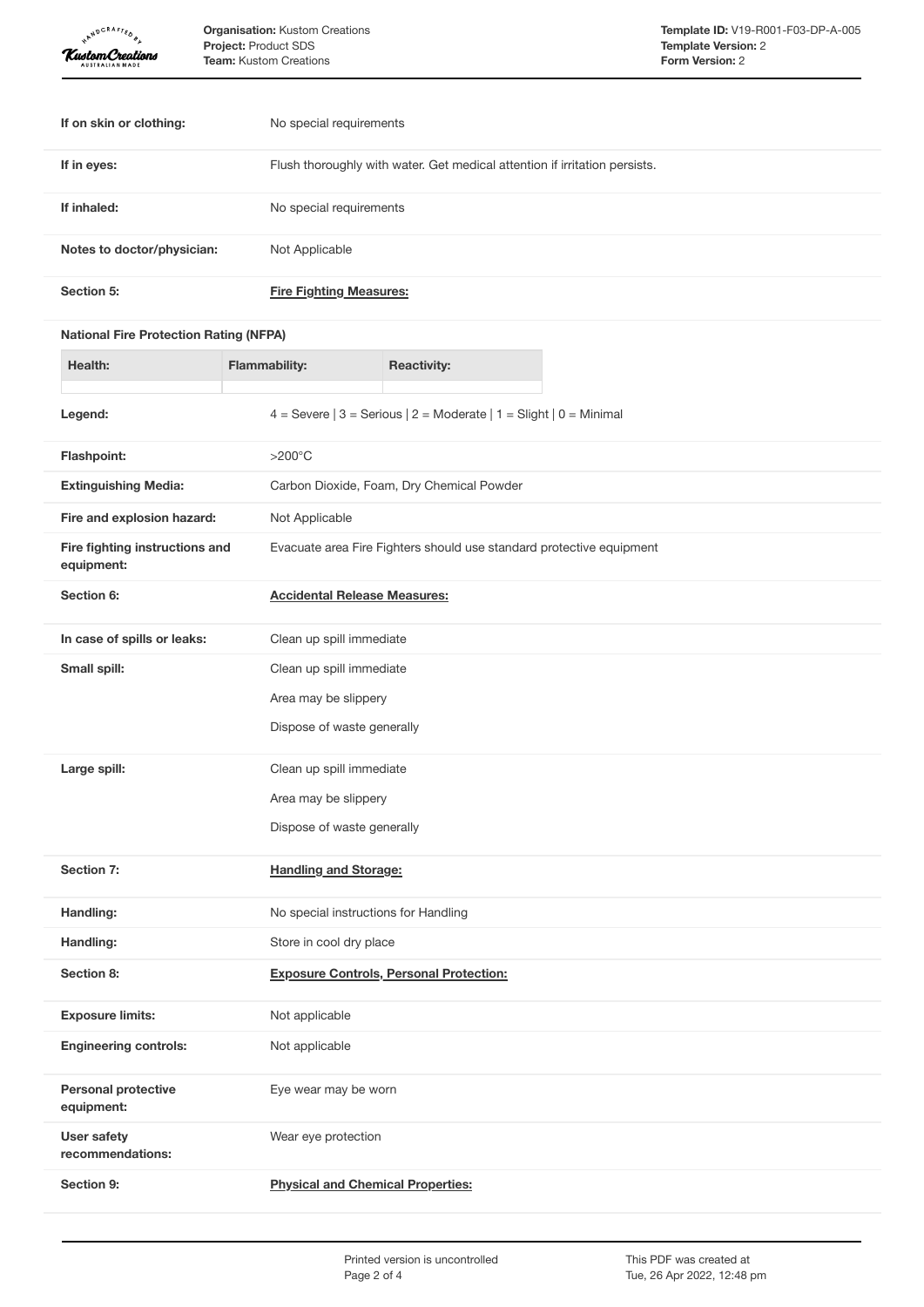

**Organisation:** Kustom Creations **Project:** Product SDS **Team:** Kustom Creations

#### **Summary:**

| Property:                     | Details:         |
|-------------------------------|------------------|
| Appearance:                   | Paste            |
| Odor:                         | Pleasant Odor    |
| pH:                           | Not Applicable   |
| <b>Melting Point:</b>         | $70^{\circ}$ C   |
| <b>Boiling Point:</b>         | $120^{\circ}$ C  |
| Flash Point:                  | $>200^{\circ}$ C |
| <b>Evaporation Rate:</b>      | Not Applicable   |
| Flammability:                 | Not Applicable   |
| <b>Flammability Limits:</b>   | Not Applicable   |
| Vapor Pressure:               | Not Applicable   |
| Vapor Density:                | Not Applicable   |
| Density:                      | 0.88             |
| Solubility:                   | Insoluble        |
| <b>Partition Coefficient:</b> | Not Applicable   |
| Auto-Ignition Temperature:    | $>220^{\circ}$ C |
| Decomposition<br>Temperature: | Not Applicable   |
| Viscosity:                    | Solid            |

**Section 10: Stability and Reactivity:**

| <b>Product Reactivity:</b>                  | Non-reactive                                          |  |
|---------------------------------------------|-------------------------------------------------------|--|
| <b>Chemical Stability:</b>                  | Product is considered stable                          |  |
| <b>Hazardous Polymerisation:</b>            | Not Applicable                                        |  |
| <b>Conditions to Avoid:</b>                 | Damp or wet area, Excessive Heat, High energy sources |  |
| <b>Incompatible Materials:</b>              | Strong oxidizers, acids and bases                     |  |
| <b>Hazardous Decomposition</b><br>Products: | Not Applicable                                        |  |
| Section 11:                                 | <b>Toxicological Information:</b>                     |  |

### **Acute Toxicity:**

| Column1                    | Column <sub>2</sub> |
|----------------------------|---------------------|
| Oral $LD_{50}$ (rat)       | >60.000             |
| Dermal $LD_{50}$ (rat)     | >60.000             |
| Inhalation $LC_{50}$ (rat) | >60.000             |
| Eve Irritation (rabbit)    | Not Applicable      |
| Skin Irritation (rabbit)   | Not Applicable      |